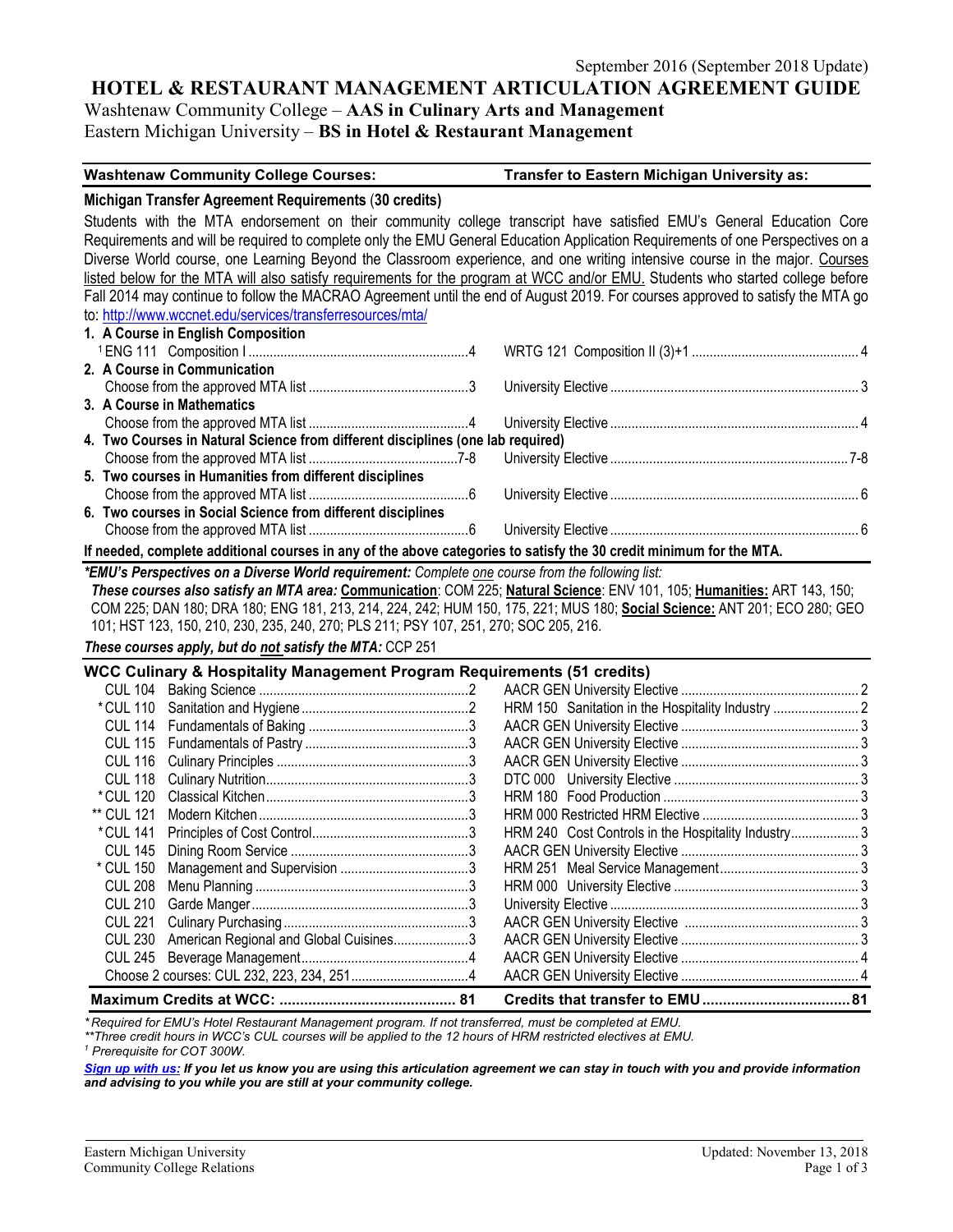# **HOTEL & RESTAURANT MANAGEMENT ARTICULATION AGREEMENT GUIDE**

Washtenaw Community College – **AAS in Culinary Arts and Management** Eastern Michigan University – **BS in Hotel & Restaurant Management**

#### **Completion of the Hotel and Restaurant Management Program at EMU**

|                           | <sub>.</sub>                                                   |  |
|---------------------------|----------------------------------------------------------------|--|
| <b>Major Requirements</b> | (39 credits)                                                   |  |
|                           | <sup>1</sup> COT 300W Research & Writing: Tech Career Persp  3 |  |
| HRM 103                   | Introduction to the Hospitality Industry  3                    |  |
| <b>HRM 241</b>            |                                                                |  |
| <b>HRM 268</b>            | Hotel Operations Management3                                   |  |
|                           | HRM 273L4 Hotel & Rest. Mgmt Field Experience I 3              |  |
|                           | HRM 373L4 Hotel & Rest. Mgmt Field Experience II 3             |  |
| <b>HRM 376</b>            | Legal Aspects of the Hospitality Industry 3                    |  |
| <b>HRM 390</b>            | Revenue Mgmt in the Hospitality Industry  3                    |  |
| <b>HRM 410</b>            | Human Resource Issues in Hosp Industry  3                      |  |
| <b>HRM 430</b>            | Seminar in Hospitality Management3                             |  |
| <b>HRM 450</b>            | Meetings and Events Management3                                |  |
| <b>HRM 470</b>            | Hospitality Industry Marketing  3                              |  |
| <b>HRM 496</b>            | Strategies in Hospitality Management3                          |  |
|                           | <b>HRM Restricted Elective Courses (9 credits)</b>             |  |
|                           | Choose nine credit hours from the following:  9                |  |
| <b>HRM 330</b>            | Hospitality Technology Mgmt (3)                                |  |
| <b>HRM 350</b>            | Hospitality Facilities Management (3)                          |  |
| <b>HRM 360</b>            | Franchising & Contract Mgmt (3)                                |  |
| <b>HRM 385</b>            | Global Hospitality Management (3)                              |  |
| <b>HRM 396</b>            | Club and Resort Management (3)                                 |  |
| <b>HRM 420</b>            | Quality Service Management (3)                                 |  |
| <b>HRM 451</b>            | Event Planning, Sales and Service (3)                          |  |
| <b>HRM 455</b>            | Entrepreneurship in Hospitality Ind (3)                        |  |
| <b>HRM 460</b>            | Advanced Foodservice Mgmt (3)                                  |  |
| <b>HRM 465</b>            | Advanced Topics in Hosp Mgmt (3)                               |  |
| <b>HRM 475</b>            | International Hospitality Mgmt (3)                             |  |
| <b>HRM 480</b>            | Gaming and Casino Management (3)                               |  |
| <b>HRM 485</b>            | Beverage Management (3)                                        |  |
|                           |                                                                |  |
|                           |                                                                |  |
|                           |                                                                |  |
|                           |                                                                |  |

*<sup>1</sup> Satisfies the Writing Intensive requirement 2 Satisfies the Learning beyond the Classroom requirement*

*<sup>3</sup> A minimum of 124 credits is required for graduation.*

#### **Sample Sequence for completing the program**

*Courses may not be offered every semester. Consult the HRM program advisor to make a plan of study.*

#### **Fall Semester (15 credits)** HRM 103 Introduction to the Hospitality Industry ............3 HRM 268 Hotel Operations Management ..........................3 HRM 376 Legal Aspects of the Hosp Industry ................ 3 HRM 410 Human Resource Issues in Hosp Mgmt.......... 3 HRM 241 Commercial Purchasing ..................................3 **Winter Semester (15 credits)** 1HRM 273L4 HRM Field Experience I................................3 HRM 390 Revenue Management in the Hosp Industry...3 HRM 430 Seminar in Hospitality Management ...............3 HRM 450 Meetings and Events Mgmt.............................3 HRM 470 Hospitality Industry Marketing...........................3 **Spring/Summer Semester or Fall Semester (18 credits)** COT 300W Research and Writing: Tech Career Persp.... 3 HRM 373L4 HRM Field Experience II............................... 3 HRM 496 Strategies in the Hospitality Industry............... 3 HRM Restricted Elective................................................... 9